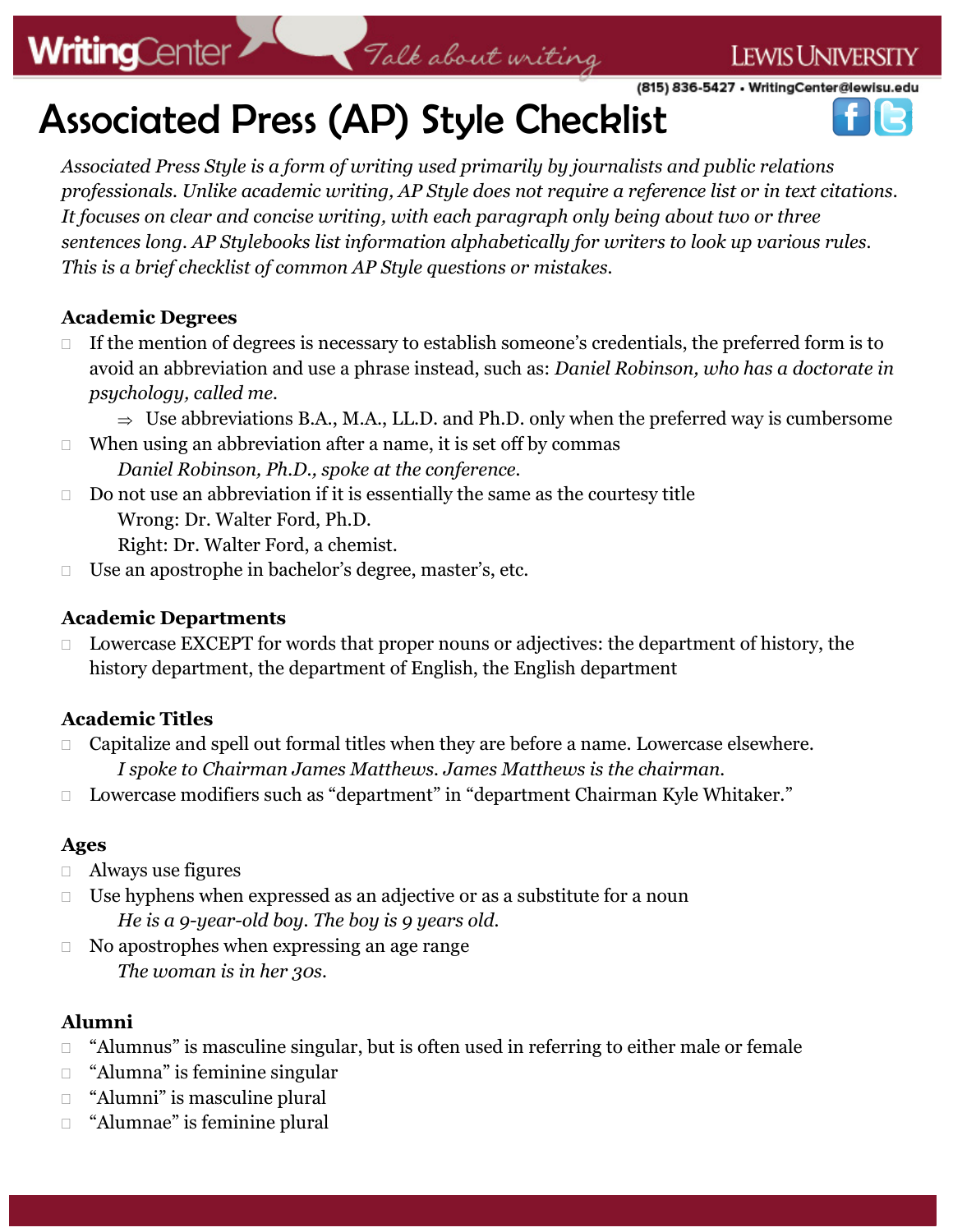## **WritingCenter**

#### **LEWIS UNIVERSITY**

(815) 836-5427 • WritingCenter@lewisu.edu



#### **Commas**

- When you have a simple list, do NOT put a comma before the conjunction Wrong: first, second, and third
	- Right: first, second and third
- Use a comma in a list ONLY when used for clarification (e.g. if an item's name has a conjunction) *Sally brought chips, peanut butter and jelly, and cookies.*

Talk about writing

#### **Composition Titles**

- $\Box$  Capitalize important words, including prepositions and conjunctions of at least four letters
- $\Box$  Capitalize an article if it is the first or last word in the title
- $\Box$  Put quotation marks around everything except the Bible and books of reference

#### **Dimensions**

- Always use figures
- □ Spell out inches, feet, yards, etc.
- Hyphenate adjectival forms before nouns *The 5-foot-10-inch man walked down the street.*
- $\Box$  Use an apostrophe to indicate feet and quotation marks to indicate inches (only in technical contexts), such as *5'10"*

#### **Dates**

Always use figures ALONE — do not use *st, nd, rd* or *th*.

#### **Days of the Week**

- Always capitalize them
- $\Box$  Spell them out EXCEPT when needed in a tabular format (tables, graphs, charts)

#### **Distance**

- □ Spell out whole numbers below 10, use figures for 10 and above
	- $\Rightarrow$  *Hint:* if it's only one digit, spell it out

#### **Fractions**

 $\Box$  Spell out all amounts less than one, using hyphens between the words *Three-fourths, one-fifth*

#### **Money**

- $\Box$  Cents always spell it out and lowercase, and use numerals for amounts than one dollar Example:
- $\Box$  Dollars always lowercase; always use figures and the \$ sign EXCEPT for casual references or amounts without a figure